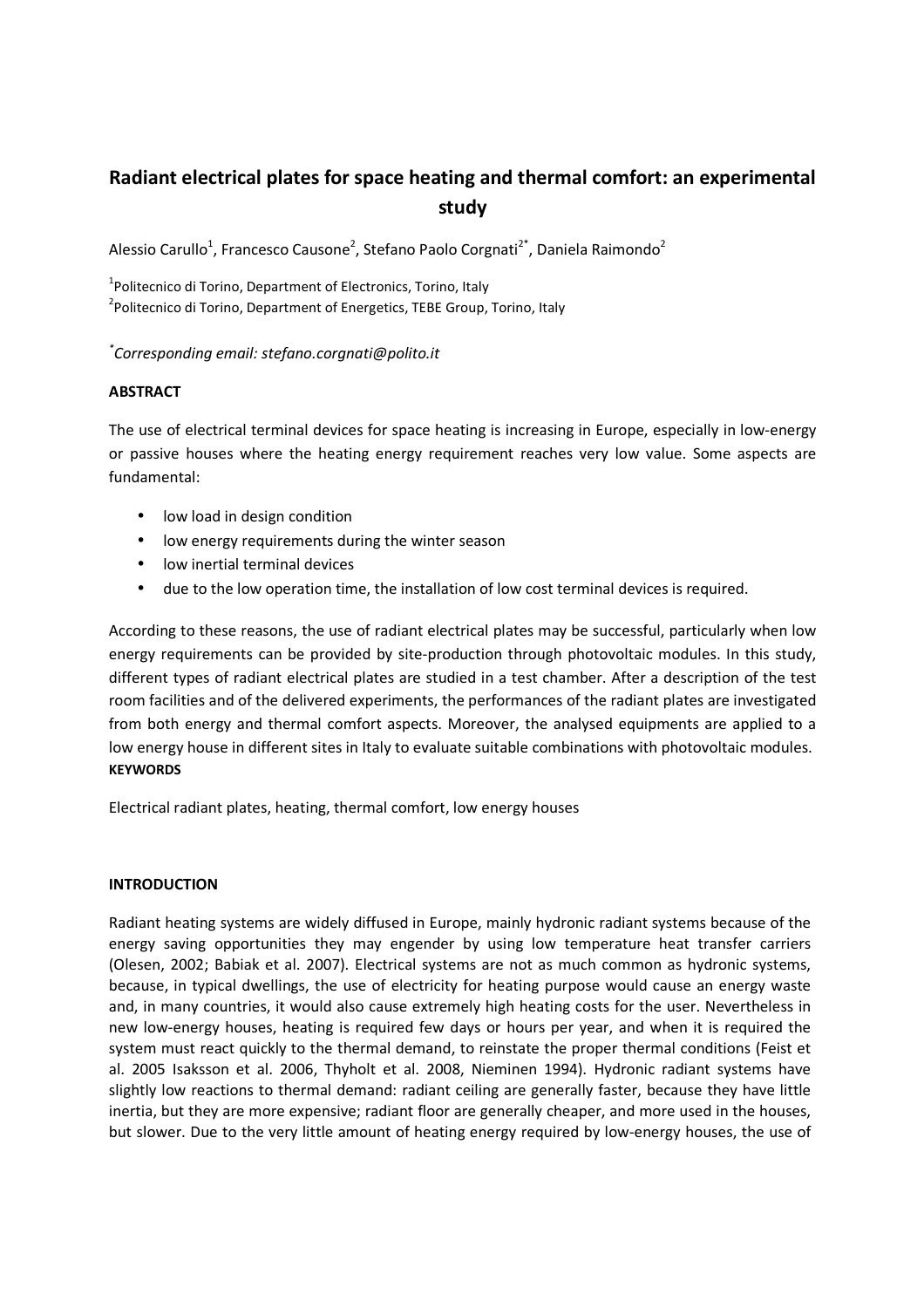cheap electrical systems could be suitable; furthermore the energy required by the heating system may be balanced, along the year, by the energy produced by a photovoltaic system, increasing the sustainability of the system. Electrical systems may be used for underheating floor or ceiling, and their comfort performance are the same of typical hydronic systems: they depends on the temperature level and on the surfaces area, related to the finishing material and to the control system as well (Watson et al. 2002). Nevertheless, radiant plates are much more typical, because they can be easily mounted on a wall when the building is already finished and can be shaped following many different styles. Radiant plates have nonetheless a reduced exchanged area and thus they must reach higher temperature compared with a floor or ceiling (Watson et al. 2002). Maximum radiant asymmetries due to warm walls are indeed fixed by thermal comfort standards; the thermal output of electrical radiant plates is therefore strictly limited by comfort reasons (Fanger et al. 1985).

Economical aspects, thermal comfort and thermal response of all the heating systems will not be faced in this paper because of the shortness of it, but it is important to not underestimate the importance of these three factors. In this paper, an experimental study about three different electrical radiant plates is reported. By means of dedicated facilities, their thermal output have been evaluated and compared to the thermal comfort conditions produced in the test chamber. Moreover, the possible use of the tested plates applied to low-energy houses at different latitudes in Italy was investigated and the combination with suitable photovoltaic system to provide electrical energy was discussed.

## **METHODS**

The test facility The test facility arranged to experimentally characterize the radiant electrical plates is made up of an insulated chamber (3.57 m x 3.49 m x 2.55 m) and a data-acquisition system, placed in the basement of the "Politecnico di Torino" head office. The temperature of the environment around the test chamber can be controlled by means of an air-conditioning system, in order to simulate different heat loss conditions.



Figure 1. Position of the probes on the floor, on the ceiling and on the walls of the chamber.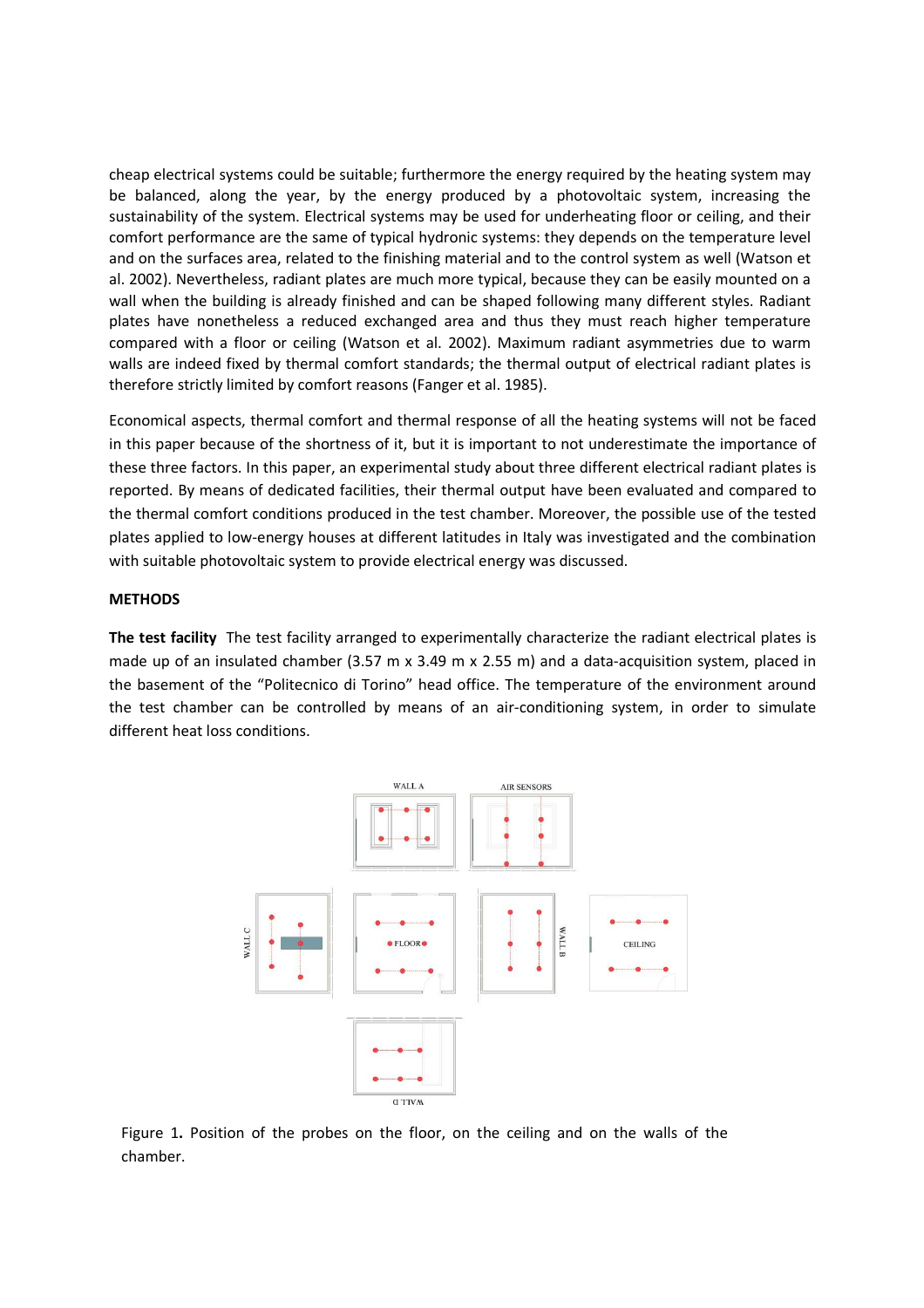The walls and the ceiling of the chamber are built with a dry structure, made by a rook wool insulating layer (80 mm) placed between two plasterboard layers (12.5 mm). The floor, raised and separated from the floor of the basement by some wooden boards, is constructed with four layers: a plywood panel (35 mm), an insulating extruded polyethylene layer (25 mm), an electric radiant carpet and a MDF (Medium Density Fibreboard) floor tile layer (5 mm). Two sealed windows and a door were respectively placed on the walls A and D, for visual control and inspection during the tests, while the electrical plate was placed on the wall C (Fig.1).

Three different kinds of electrical plates have been analyzed:

- 1- dimensions: 1.55 m x 0.44 m, surface colour: white
- 2- dimensions: 1.50 m x 0.53 m, surface colour: white, presence of a fan
- 3- dimensions: 0.82 m x 0.54 m, surface colour: white

# Experimental apparatus

The characterization of the radiant plates under test require several quantities to be measured, which are summarized below:

- air and wall temperatures inside the chamber;
- plate surface temperature and corresponding heat flux;
- temperature and relative humidity outside the chamber;
- electric energy consumption (of the plates).

For this purpose, a data-acquisition system has been arranged that embeds a set of sensors and a Personal Computer (PC) that collects the measured quantities. With the aim to minimize the cables, a wireless system has been employed for temperature measurements. Such a system includes a base station, which is connected to the PC through an USB interface, and 14 measuring nodes. Each node, is powered by means of a CR2477 button lithium battery and is equipped with a chip CC2510F32RSPR by Texas Instruments, which embeds both a microcontroller unit and a 2.4 GHz radio transmitter CC2510. A circular-shape antenna is directly printed on the circuit, thus allowing a wireless communication with the base station, which is equipped with the same radio device. The base station mainly acts as a data collector, but it has also the capability to configure the measuring nodes by setting different parameters, such as the measurement interval and the transmission trials for each measurement session. The measuring nodes embeds three T-type thermocouples, whose cold junctions are thermally coupled to a digital thermometer that acts as a reference junction. The thermocouple voltage-outputs are acquired by means of a 24 bit three-channel Analog-to-Digital Converter (AD7799 by Analog Devices), whose internal programmable-gain instrumentation amplifier has been configured in order to have an input range of 78 mV and a resolution of about 0.02 °C (17 bit). Thanks to the use of cheap temperature sensors and wide-spread electronic components, the cost of each measuring node could be about 10 Euros for a medium-scale production. Further details about the circuitry and the micro-controller firmware can be found in (Carullo et al. 2009). The thermocouple warm-junctions of 12 measuring nodes are employed to monitor the temperature of the chamber walls, while the other 2 nodes measure the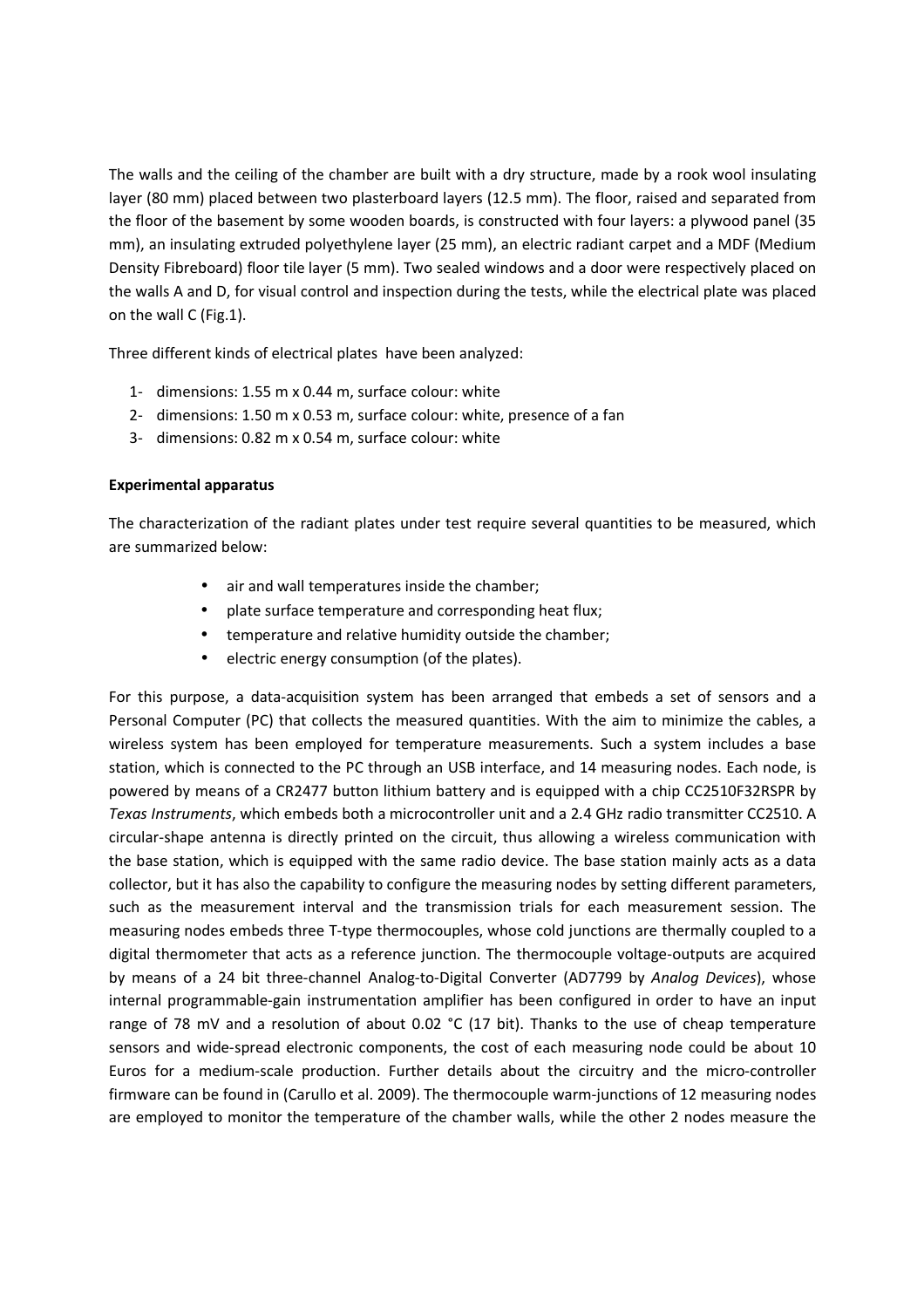air temperature inside the chamber at different heights (10 cm, 110 cm, 170 cm). The position of each thermocouple is shown in Fig. 1, where the thermocouple that records the temperature of the radiant plate under test is also shown. One should note that the solution adopted for temperature measurement offers several advantages besides those ones that are inherent to a wireless system. Above all, the number of measuring nodes can be dynamically managed by the system, thus offering the possibility to map the chamber temperature in the most suitable way. Furthermore, the nodes can be easily removed from the test chamber for maintenance or calibration purposes. Thanks to this feature, the calibration of the wireless system has been performed by inserting the measuring nodes inside a climatic chamber. Initially, the errors of the reference-junction thermometers have been estimated, then the thermocouples have been verified against a traceable standard thermometer. Once the errors of the reference-junction thermometers have been compensated, the nodes have shown measurement errors lower than 0.5 °C. Four heat-flux sensors (Hukseflux model HPF 01) were fixed to the surface of the radiant plate under test (two on the front and two on the back of the plate) for measuring the plate heat-flux output. The voltage signals of the four heat-flux sensors were acquired by means of a datalogger (DataTaker DT600), which was connected to the PC through an RS-232C interface. The relative uncertainty of the measured heat flux was about 5%, which takes into account the contribution of both the sensors and the data-logger, while the temperature of the external walls of the chamber were measured by wired thermocouple sensors with an uncertainty of 0.5 °C.

A digital wattmeter (LEM Norma model D6000) was employed to measure the energy consumption of the plate under test, which was obtained with a relative uncertainty of 0.2%. Temperature and relative humidity of the air outside the test chamber were measured by means of a thermo-hygrometer probe (Rotronic HP101A-L5W1F), whose output signals were sent to a conditioning unit (Rotronic A2); the conditioned signals were measured by means of a digital multimeter (Agilent 34401A). Both the wattmeter and the multimeter were connected to the PC through an IEEE-488 standard interface, thus fully automating the measuring process.

#### RESULTS

#### Thermal power assessment

The object of the measurements was to evaluate the thermal power output of the radiant plates as function of the temperature difference between the plates surface and the room reference temperature. In fact a good performance of the heating equipment can be assumed only when the temperature of the plate surface is not too high, in order not to create local thermal discomfort to the occupants. In order to properly evaluate the performance of the plates, three different test conditions were carried out for each plates: high heat loss, moderate heat loss, low heat loss. All the test were preformed under steady state conditions, only the plate temperature was sometime fluctuating (depending on the control system installed). Only when stable periodic fluctuations were recognized the measurement was considered completed. The thermal power output was derived from the plate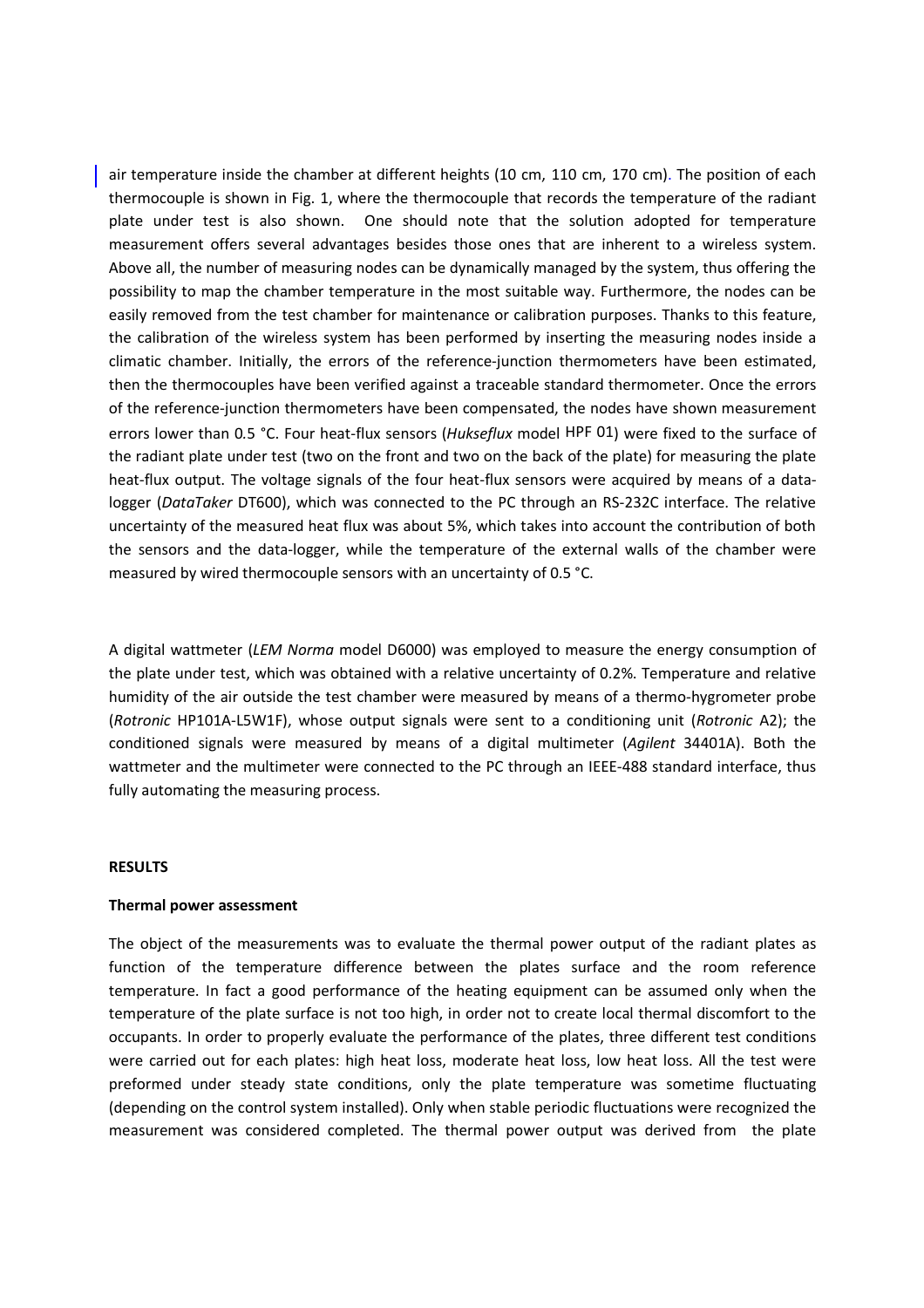electrical energy consumptions during the test time and it was checked with values obtained by means of heat flux meters. The power output of the electrical plate was finally evaluated by mean of a characteristic equation, as in the case of common radiators, based on the experimental data:

$$
\Phi = \mathbf{K}_{\mathbf{M}} \cdot \Delta \mathbf{T}^{\mathbf{n}} \quad \text{[W]} \tag{1}
$$

|                |                                     | h     | $E_{el}$ | $T_{\text{out}}$ | $T_{\sf p}$ | $T_{a,110}$ | $T_{mr}$                           | $T_{op}$ | $\Delta T_{p-op}$ | Φ         | $\mathbf{\Phi}_1$ |
|----------------|-------------------------------------|-------|----------|------------------|-------------|-------------|------------------------------------|----------|-------------------|-----------|-------------------|
|                |                                     | [h]   | [kWh]    | [°C]             | [°C]        | [°C]        | [°C]                               | [°C]     | [°C]              | [W]       | $[W/m^2_{pan}]$   |
| Plate          | Test 1                              | 8     | 2.13     | 16               | 55.0        | 20.6        | 21.1                               | 20.9     | 34.1              | 266       | 403               |
| $\mathbf{1}$   | Test 2                              | 24    | 3.95     | 18               | 41.8        | 20.9        | 21.2                               | 21.0     | 20.8              | 165       | 250               |
|                | Test 3                              | 20.3  | 1.34     | 20               | 31.1        | 21.2        | 21.4                               | 21.3     | 9.8               | 66        | 100               |
| Plate          | Test 1                              | 69    | 20.05    | 18.3             | 57.5        | 21.2        | 21.9                               | 21.5     | 36.0              | 291       | 366               |
| $\overline{2}$ | Test 2                              | 19.97 | 4.37     | 16.6             | 49.0        | 21.9        | 22.2                               | 22.0     | 27.0              | 219       | 275               |
|                | Test 3                              | 14.77 | 0.27     | 16               | 69.7        | 22.0        | 23.2                               | 22.6     | 47.1              | 18        | 23                |
| Plate          | Test 1                              | 6.87  | 1.26     | 13.9             | 60.8        | 18.7        | 19.5                               | 19.1     | 41.7              | 183       | 413               |
| 3              | Test 2                              | 5.18  | 0.75     | 16.9             | 51.0        | 20.1        | 20.8                               | 20.4     | 30.6              | 146       | 329               |
|                | Test 3                              | 8.75  | 0.40     | 19.5             | 32.4        | 21.0        | 21.3                               | 10.5     | 21.9              | 46        | 103               |
| where:         |                                     |       |          |                  |             |             |                                    |          |                   |           |                   |
| $K_M$          | constant for the plate,<br>$\equiv$ |       |          |                  |             |             | constant for the plate<br>n<br>$=$ |          |                   | $[\cdot]$ |                   |

Table 1. Thermal conditions during the tests and power output of the electrical plates.

In accordance with previous researches (Olesen et al. 2000; Causone et al. 2009; Causone 2009) the operative temperature in the centre of the chamber at 110 cm above the floor level was considered as the reference temperature.

In table 1, it is shown the average air temperature in the basement  $(T_{out})$ , the plate average surface temperature (T<sub>p</sub>), the air temperature in the test chamber (T<sub>a</sub>), the radiant mean temperature (T<sub>mr</sub>), the operative temperature (T<sub>op</sub>) and the delta between the plate surface and operative temperature ( $ΔT<sub>p-0p</sub>$ ).  $T_{\text{mr}}$  and  $T_{\text{op}}$ , which characterize the room thermal conditions, have been calculated using the experimental data as input of the following algorithms:

$$
T_{mr} = \frac{\sum_{j=1}^{n} S_j T_j}{\sum_{j=1}^{n} S_j} [^{\circ}C] \qquad (2) \qquad T_{op} = \frac{T_{mr} + T_a}{2} [^{\circ}C] \qquad (3)
$$

where:

S = area of the j<sup>th</sup> surface, T = mean temperature of the j<sup>th</sup> surface, n = number of surfaces.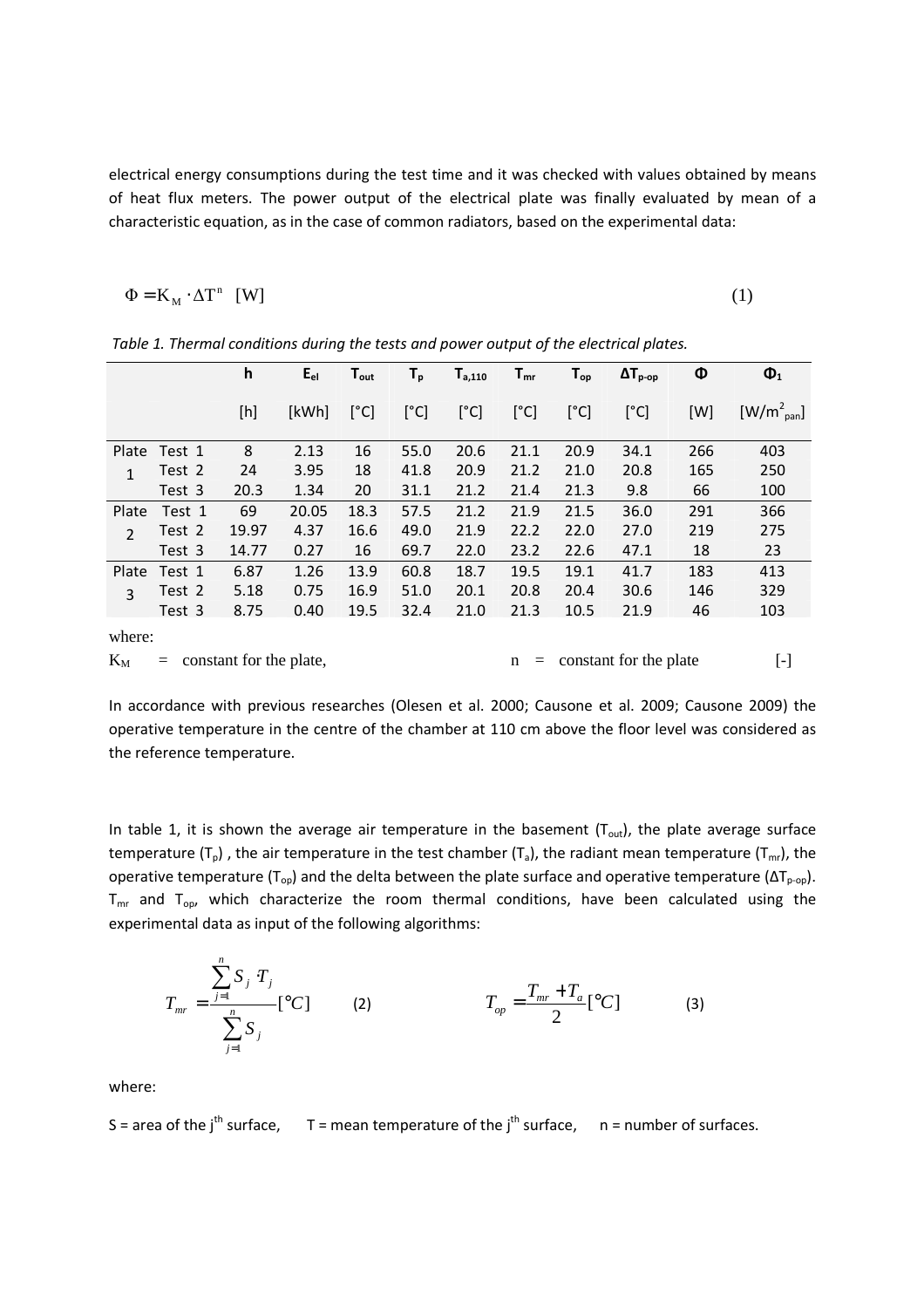|               |        | $T_{air}$ [°C] | $\Delta T$ [°C]     | $\Delta T$ [°C]     | $T_{\text{out}}$ [°C] |                       |                 |                |
|---------------|--------|----------------|---------------------|---------------------|-----------------------|-----------------------|-----------------|----------------|
|               |        |                |                     |                     |                       | $\Delta T_{prh}$ [°C] | <b>PMV [-]</b>  | <b>PPD [%]</b> |
|               |        | h.110cm        | $\Delta T_{10-110}$ | $\Delta T_{10-170}$ | Outdoor               |                       |                 |                |
|               |        |                |                     |                     |                       |                       |                 |                |
| Plate         | Test 1 | 20.6           | 0.3                 | 0.9                 | 16                    | 47.3                  | $(-0.1)-(+1.5)$ | $4.2 - 50.6$   |
| 1             | Test 2 | 20.9           | 0.3                 | 0.7                 | 18                    | 36                    | $(+0.0)-(+1.2)$ | $4.6 - 37.0$   |
|               | Test 3 | 21.2           | 0.2                 | 0.6                 | 20                    | 24.9                  | $(+0.2)-(+1.1)$ | $6.1 - 32.2$   |
| Plate         | Test 1 | 21.2           | 0.8                 | 1                   | 18.3                  | 53.6                  | $(+0.0)-(+1.9)$ | $4.1 - 70.0$   |
| $\mathcal{P}$ | Test 2 | 21.9           | 0.6                 | 0.8                 | 16.6                  | 28.2                  | $(+0.1)-(+1.0)$ | $4.9 - 25.2$   |
|               | Test 3 | 22             | 1.2                 | 1.4                 | 16                    | 58.9                  | $(-0.1)-(+1.9)$ | $3.9 - 72.9$   |
| Plate         | Test 1 | 18.7           | 0.2                 | 0.8                 | 13.9                  | 25.2                  | $(-0.4)-(+0.4)$ | $5.2 - 8.4$    |
| 3             | Test 2 | 20.1           | 0.2                 | 0.6                 | 16.9                  | 18                    | $(-0.2)-(+0.3)$ | $5.0 - 7.2$    |
|               | Test 3 | 21             | 0.1                 | 0.3                 | 19.5                  | 6.7                   | $(-0.1)-(+0.1)$ | $5.0 - 5.5$    |

Table 2. Air temperature inside and outside the chamber and thermal comfort indexes evaluated during the tests.

## Thermal Comfort Evaluation/Assessment

Comfort simulations were conducted with the software Hypercomfort®, an hypertextual tool for the evaluation of the thermal, visual, acoustic and olfactory comfort, developed at the Department of Energetics of Politecnico di Torino. The quantities Top, PMV (Predicted Mean Vote) and PPD (Predicted Percentage of Dissatisfied), calculated on the basis of measurements during three tests, are compared in Table 2. The aim is to assess how the three different plates can alter the thermal environment in which they appear, having analogous average thermal power end energy consumptions and time intervals of monitoring. The air velocity was measured in the chamber, but it was always very low  $(<0.1 \text{ m/s})$ , the relative humidity, not controlled by the heating plate, was always assumed to be 60% RH, while the metabolic rate of occupants was supposed to be 1.2 met (sedentary activity according to EN ISO 7730/2005) and the clothing insulation 1 clo (typical value of the winter insulation according to EN ISO 7730/2005).

Analyses were performed evaluating  $T_{op}$  at the distances of 0.5 m and 1.5 m from the plate and at height of 0.6 m above the floor.

Results are shown in the charts of fig. 2 and 3 according to the comfort categories expressed in terms of operative temperature as described in the UNI EN 15251 Standard:

- Category I High level of expectation
- Category II Normal level of expectation
- Category III An acceptable, moderate level of expectation
- Category IV Values outside the criteria for the above categories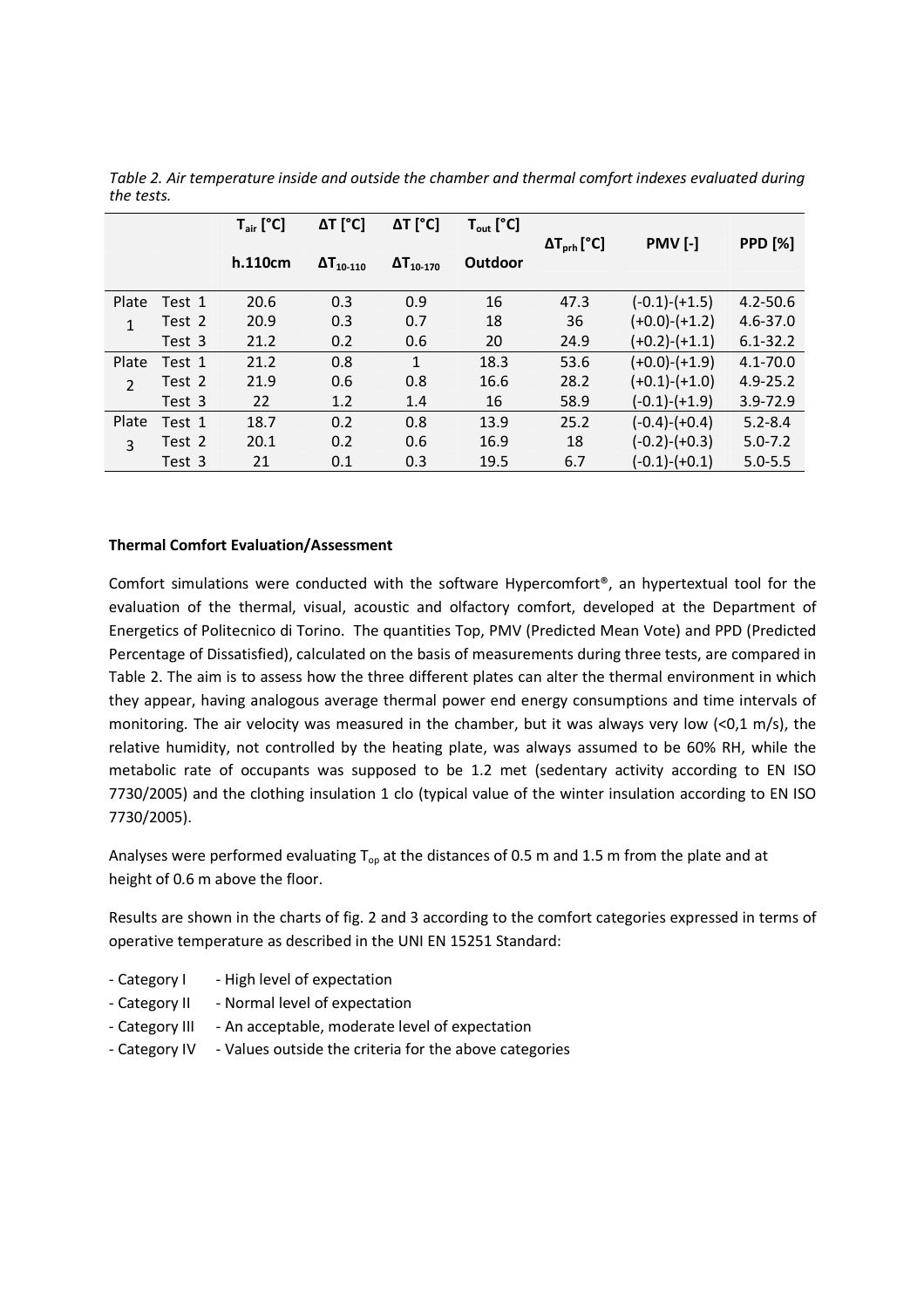

Figure 2. Operative Temperature calculated at 0.5 m and at 1.5 m far from the plates.

The chart in fig. 2 shows the relation between monitored power consumptions and  $T_{op}$ . Plate 1 is able to hold the  $T_{op}$  value inside the Category I both for the distance of 0.5 m and for the 1.5 m. Plate 2, instead, gives good results at the distance of 1.5 m, but at the distance of 0.5 m the Top value exceed the category I limit of 25 °C. This is because the surface temperature is slightly higher for the second plate than for the first. Plate 3 gives a satisfactory  $T_{op}$  at the distance of 0.5 m, while shows a limit value (Category II) at 1.5 m of distance. Nevertheless, the emitted power of the third plate is slightly smaller than the previously tested plates 1 and 2, it is possible to assume that raising the power output of Plate 3, both the  $T_{oo}$  values (at 0.5 m and 1.5 m) would fall inside the Category I.

In figures 3a and 3b, PMV and PPD values are shown. According with the previous analyses, Plate 1 is able to maintain an environment in category I at the distance of 1.5 m, also using the PMV as indicator, while it is able only to reach Category II at the distance of 0.5 m. The PMV value calculated for Plate 2 is close to the acceptable limit of the category I at the distance of 1.5 m, while it is close to the acceptable limit of the Category II at the distance of 0.5 m.



Figure 3 (a-b). PMV and PPD indexes calculated at 0.5 m and at 1.5 m far from the plates.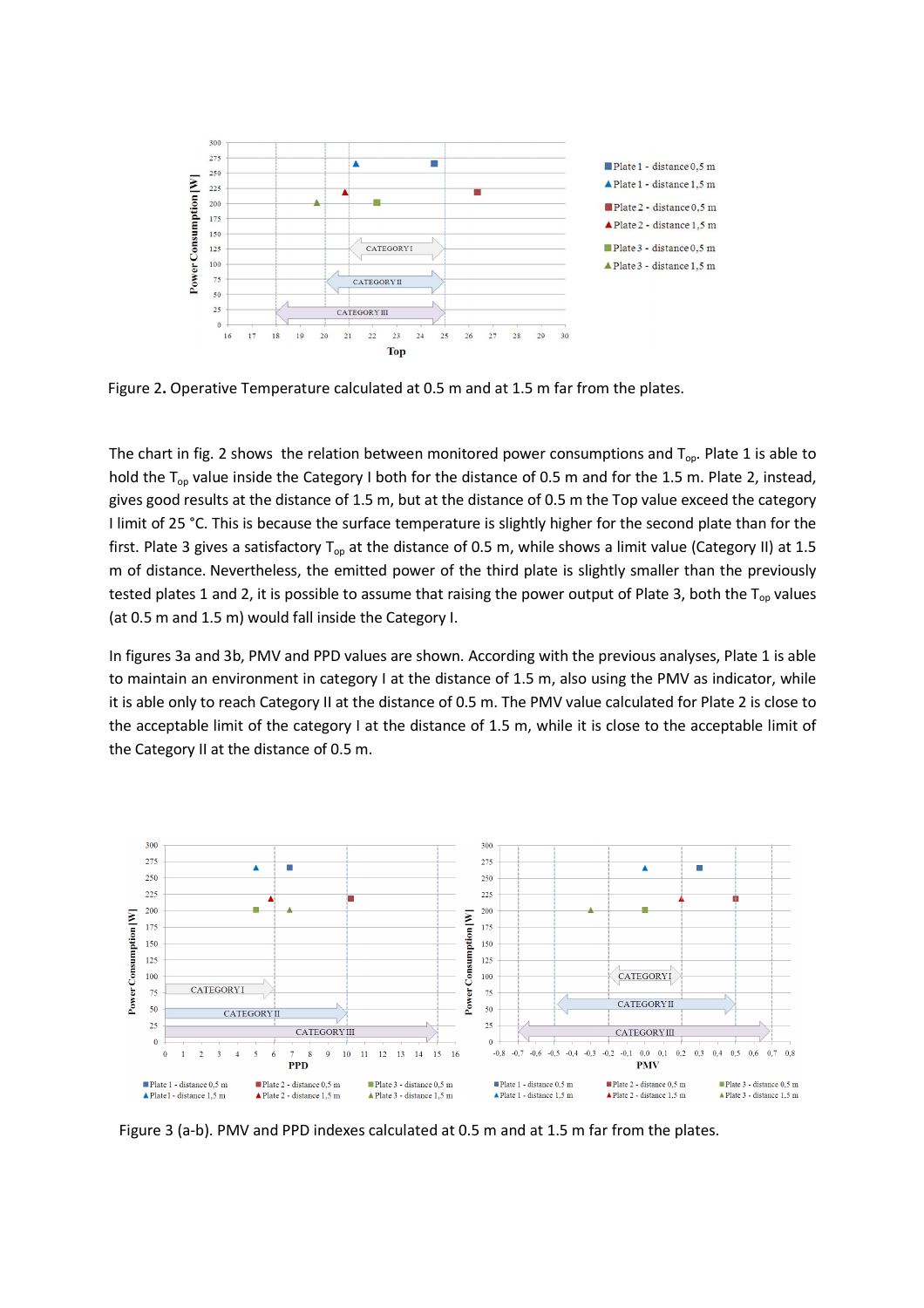The higher temperature of Plate 2, compared with Plate 1, is probably the cause of the difference reported above. Plate 3 shows a PMV in Category I at the distance of 0.5 m and in category II at the distance of 1.5 m. As previously highlighted this is due to the power output emitted by the plate 3, which is slightly lower than the power emitted by Plates 1 and 2. The PPD, being directly related to the PMV, shows relatively low values. Plates 1 and 3 show values in Category I and II, while only Plate 2, at the distance of 1.5 m, shows a percentage of dissatisfied next to the upper limit of Category II. Also the vertical air temperature difference between head and ankles was calculated but no values out of the limits suggested by the local discomfort due to EN ISO 7730:2005 Standard were reported. Some improper values were instead noted for the radiant asymmetry between vertical surfaces ( $\Delta T_{\text{prh}}$  - Plane Radiant Asymmetry), which the standard EN ISO 7730:2005 suggests should not be higher than 35 °C in order not to generated a percentage of dissatisfied higher than 10%. Plate 1 shows a value over the limits suggested by the standard, while Plates 2 shows two values over the limits. In general it can be observed that, under the conditions simulated in the chamber, when the radiant plate assume temperature higher than 55 °C it can cause local thermal discomfort to the user.

### Radiant plates in low-energy houses

As clearly stated in the introduction of the paper, the use of electrical radiant plates can be considered suitable only in houses with low-energy demand (low energy demand for heating).

In order to evaluate the number of radiant plates required by such a residential building (and consequently the initial costs), a case study was developed: a typical single family house with a floor area of 122 m<sup>2</sup> and a net internal height of 3 m (single floor). The ratio between transparent and opaque envelope was considered to be constant (Tab. 3), while the thermo-physic characteristic of the envelope have been changed in order to satisfy the building energy performance requirements of the Italian legislation for heating and domestic hot water, at different climatic areas in the North of Italy (Bolzano, Torino, Firenze). The hot water production has been considered constant and calculated on the basis of the Italian Standard UNI-TS 11300-2 (15 kWh/m<sup>2</sup>y). Simulations have been developed with a semi-stationary method, according to Standard UNI EN 11300-2, considering an air change per hour of 0.5 vol/h. It was furthermore calculated the amount of square meters needed to balance the heating requirement, by producing photovoltaic electricity on site. The heating requirements to fit a level vary from city to city, depending on the climatic area thus mainly on the HDD (Heating Degree Days) and on the solar radiation at the ground in the city analyzed. The climatic data used in the simulations derived from the weather data archive of the Italian Energy Agency (ENEA). An assumption of an efficiency of 13.7% of the photovoltaic modules have been made, which corresponds to polycrystalline silicon commercial modules.

Table 3. Ratio between the transparent and the opaque envelope at different orientations.

|           | Nord | sud | Est  | est        |
|-----------|------|-----|------|------------|
| $S_t/S_t$ |      | ے . | 0.15 | <b>015</b> |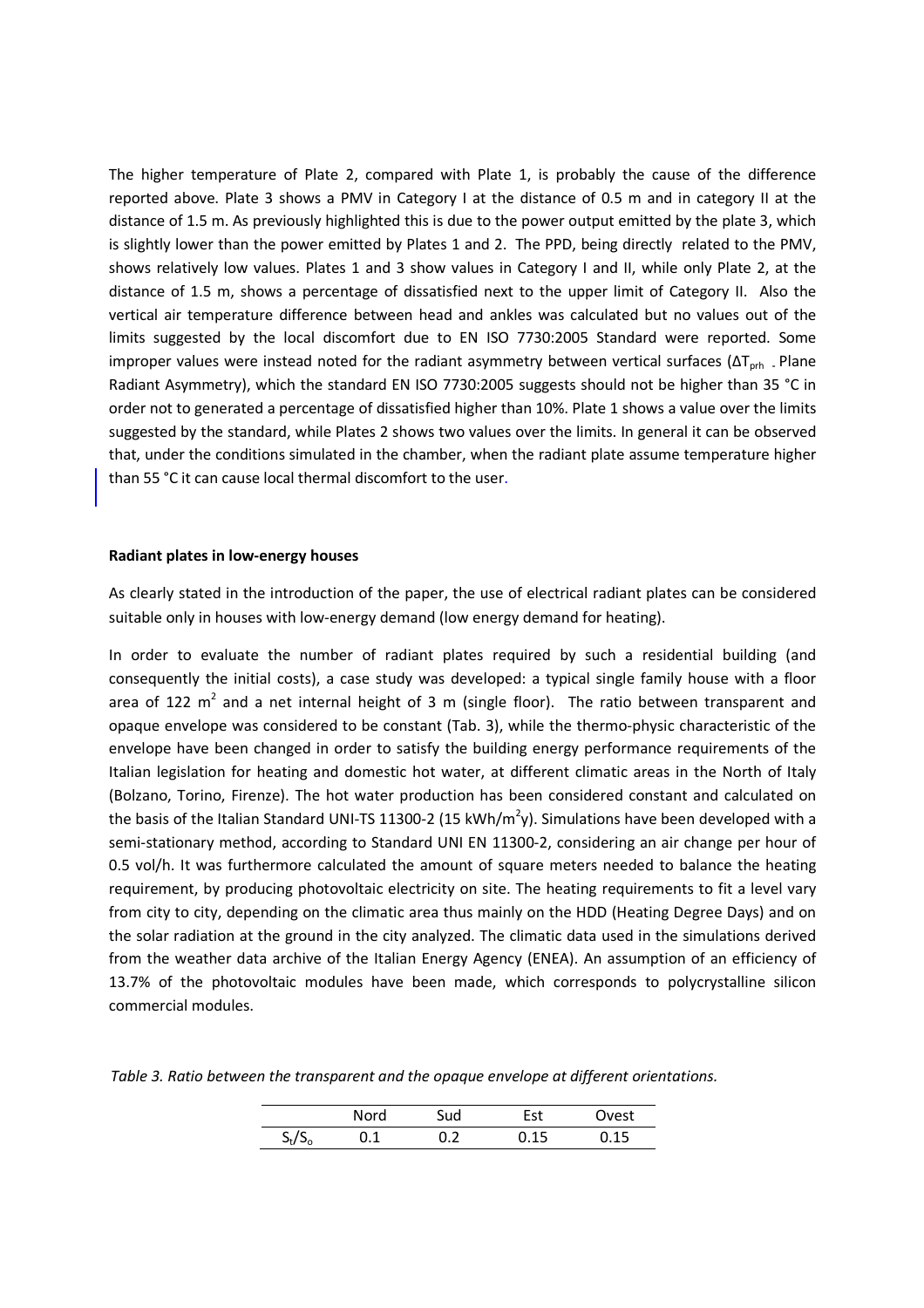As confirmed by the results, the use of the tested electrical radiant plates can be considered suitable only in houses with low heating demand, where the number of elements is low and the area required for photovoltaic modules too.

*Table 4. Number of radiant plates (type: P1, P2, P3) required to heat the house, heating demand calculated for the standard house in order to fit the different energy levels and photovoltaic area required to balance the heating energy consumptions for the three Italian cities considered.* 

|  | <b>Heating</b> |                               | Required number of |                | Required delivered | Required photovoltaic area |      |  |  |
|--|----------------|-------------------------------|--------------------|----------------|--------------------|----------------------------|------|--|--|
|  | demand         | radiant plates (type: P1, P2, |                    |                | energy for heating | to balance heating         |      |  |  |
|  |                | P1                            | P <sub>2</sub>     | P3             | $kWh/m^2y$         | m <sup>2</sup>             | kWp  |  |  |
|  | Very low       | 8                             | 4                  | 4              | 10                 | 9.3                        | 1.3  |  |  |
|  | Low            | 12                            | 6                  | 6              | 24                 | 23.1                       | 3.3  |  |  |
|  | Standard       | 17                            | 9                  | 8              | 49                 | 46.8                       | 6.7  |  |  |
|  | Slightly high  | 26                            | 14                 | 13             | 82                 | 78.1                       | 11.2 |  |  |
|  | Very low       | 7                             | 4                  | 3              | 12                 | 10.7                       | 1.7  |  |  |
|  | Low            | $\mathbf{q}$                  | 5                  | $\overline{4}$ | 24                 | 21.5                       | 3.1  |  |  |
|  | Standard       | 14                            | 8                  | 7              | 59                 | 52.3                       | 7.5  |  |  |
|  | Slightly high  | 19                            | 11                 | 9              | 77                 | 68.9                       | 9.8  |  |  |
|  | Very low       | 5                             | 3                  | 3              | 8                  | 6.5                        | 0.9  |  |  |
|  | Low            | 7                             | $\overline{4}$     | 3              | 17                 | 14.9                       | 2.1  |  |  |
|  | Standard       | 11                            | 6                  | 6              | 48                 | 41.3                       | 5.9  |  |  |
|  | Slightly high  | 15                            | 8                  | 7              | 62                 | 53.1                       | 7.6  |  |  |

### **CONCLUSIONS**

The measurements and calculations reported in the paper showed that electrical radiant plates may be a suitable heating system, equipped by control system. The main problem of a radiant plate can be a too high surface temperature, able to engender radiant asymmetries in the room.

Due to these reasons electrical radiant plates are particularly proper in houses with low thermal loss. This kind of buildings are highly insulated and fit properly a heating system with a quick reaction to eventual thermal stresses.

Due to the high quality and value of electrical energy, the use of it for heating is furthermore acceptable only in low-energy building, where the yearly heating consumption can be balanced by the production of photovoltaic energy on site. Low cost equipments can, under these conditions, be competitive with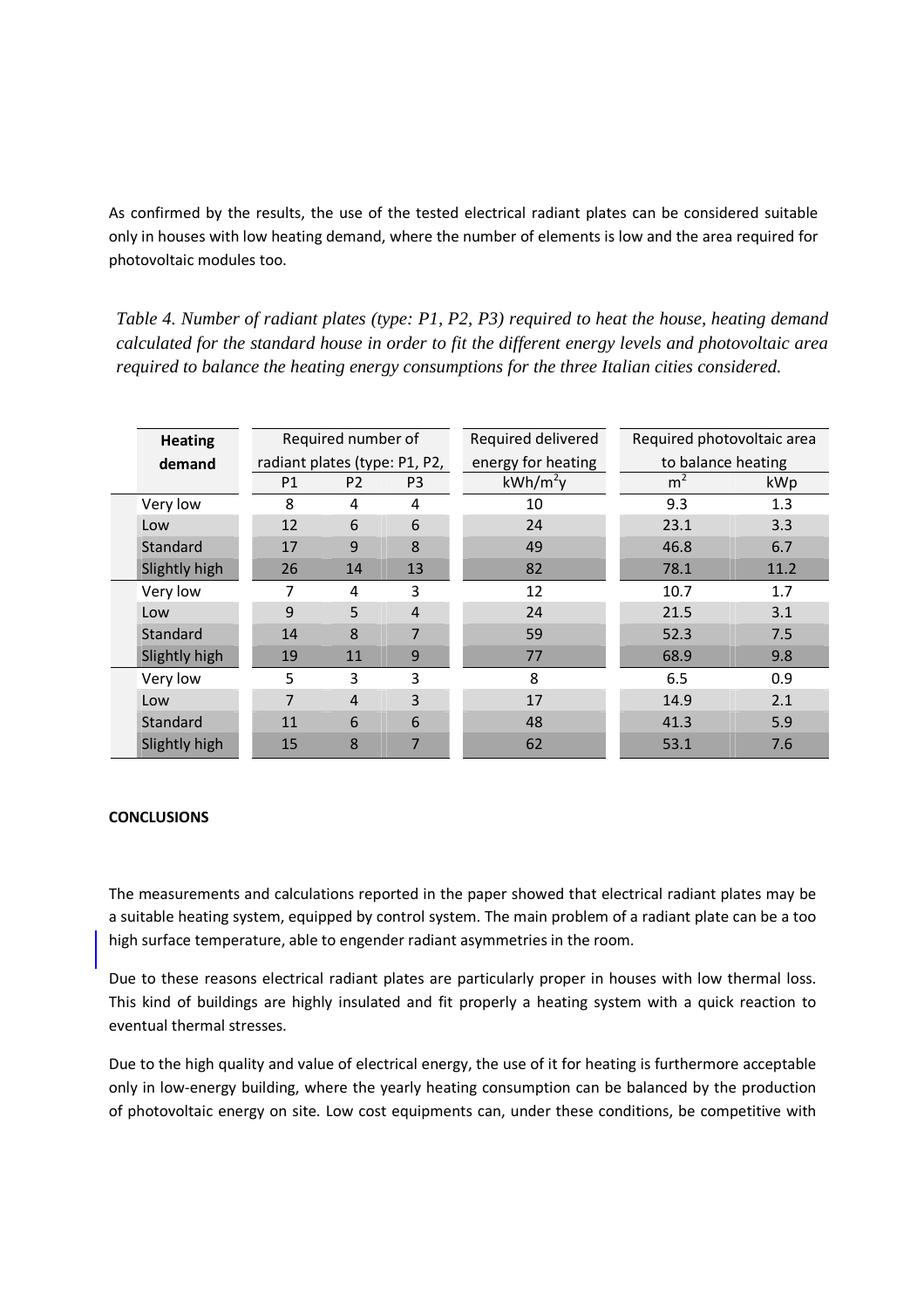other systems: in fact, for economical sustainability, low energy requirements have to be faced by low cost technologies in order to give suitable payback time.

#### **REFERENCES**

- J. Babiak, B.W. Olesen, D. Petras, Low temperature heating and high temperature cooling, Rehva, Brussels, 2007.
- F. Causone, S. P. Corgnati, M. Filippi, B. W. Olesen, Experimental evaluation of heat transfer coefficients between radiant ceiling and room, Energy and Buildings 41 (6) 2009, 622–628.
- F. Causone, Radiant Heating and Cooling: Limitations and Possibilities of Improvement, Ph.D Thesis, Department of Energetics, Politecnico di Torino, 2009.
- A. Carullo, S. Corbellini, M. Parvis, A. Vallan A Wireless Sensor Network for Cold-Chain monitoring IEEE Trans. on IM, 2009, Vol. 58, pp. 1405-1411.
- P.O. Fanger, B.M. Ipsen, G. Langkilde, B.W. Olesen, N.K. Christensen, S. Tanabe, Comfort limits for asymmetric thermal radiation, Energy and Buildings 8, 1985, 225–236.
- W. Feist, J. Schnieders, V. Dorer, A. Haas, Re-inventing air heating: Convenient and comfortable within the frame of the Passive House concept. Energy and Buildings 37 (11) 2005, 1186-1203.
- C. Isaksson, F. Karlsson, Indoor climate in low-energy houses: an interdisciplinary investigation. Building and Environment, 41 (12) 2006, 1678-1690.
- B.W. Olesen, F.Bonnefoi, E. Michel, M. De Carli, Heat exchange coefficient between floor surface and space by floor cooling - Theory or a question of definition, ASH RAE Transactions: Symposia DA -00- 8-2 (2000) 684–694.
- B.W. Olesen, Radiant floor heating in theory and practice , ASH RAE Journal 44 (2002), 19–26
- J. Nieminen, Low-energy residential housing. Energy and Buildings, 21 (3), 1994, 187-197.
- M. Thyholt, A.G. Hestnes, Heat supply to low-energy buildings in district heating areas: Analyses of CO2 emissions and electricity supply security. Energy and Buildings, 40 (2) 2008, 131-139.
- R.D. Watson, K.S. Chapman, Radiant heating and cooling handbook, McGraw-Hill, New York, 2002.
- UNI EN 15251:2007. Interntional Standard: Indoor environmental input parameters for design and assessment of energy performance of buildings addressing indoor air quality, thermal environment, lighting and acoustics.